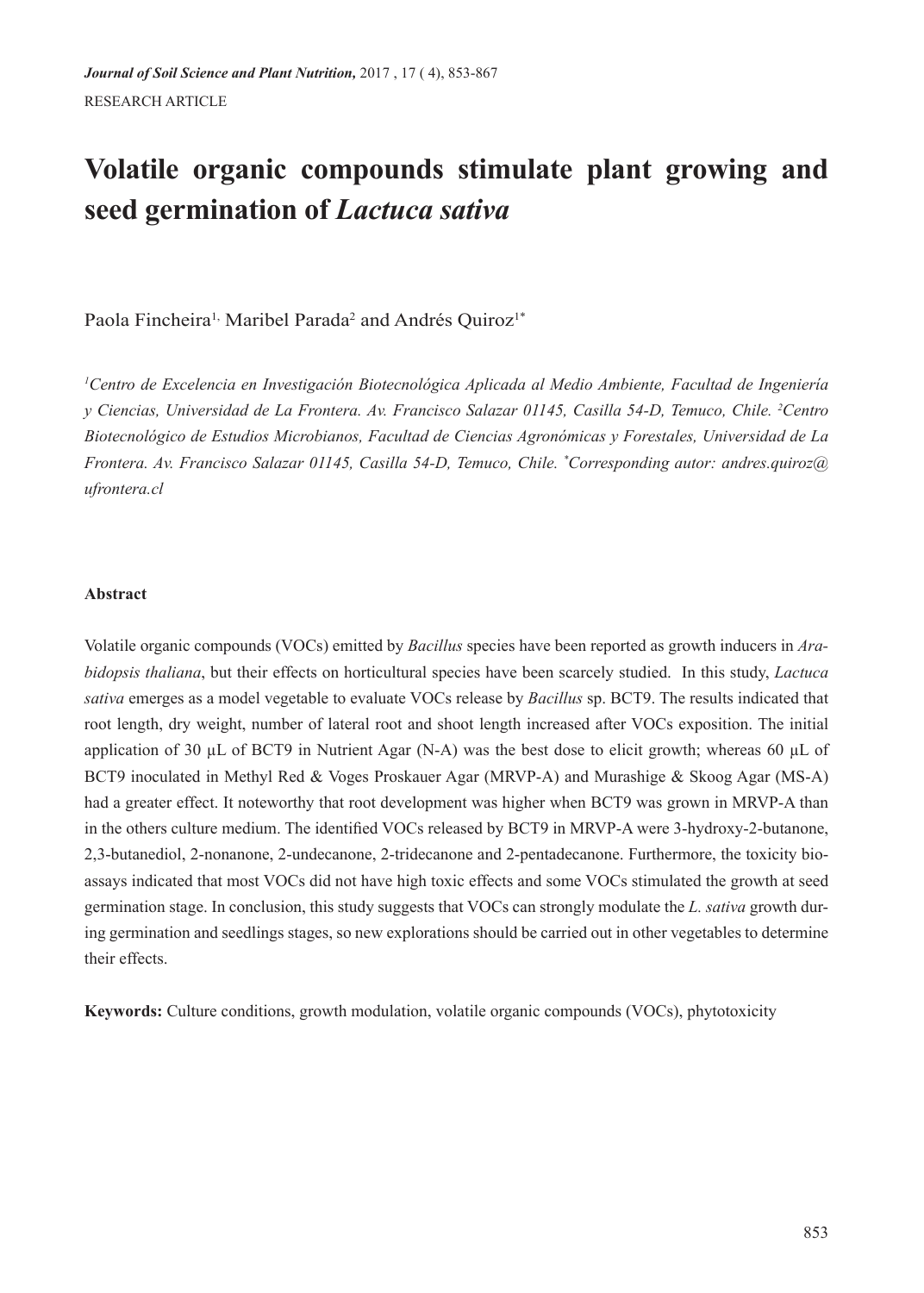## **1. Introduction**

Volatile organic compounds (VOCs) are molecules with low molecular weight (300 g/mol) and high vapour pressure (0.01 kPa at 20 °C) that include diverse chemical compounds (i.e. ketones). In the last decade, VOCs emitted by species belonging to *Bacillus genus* have been described for their ability to induce growth in *Arabidopsis thaliana*, which is usually used as model plant (Ryu *et al*., 2003; Kanchiswamy *et al*., 2015). The VOCs have the ability to elicit plant growth in absence of physical contact through the induction of physiological changes depending on doses and culture medium for bacterial growth (Zhang *et al*., 2007; Blom *et al.*, 2011). Therefore, we propose that VOCs emitted by *Bacillus species* can be a new strategy to induce growth on horticultural species for reducing the application of agrochemical products. Based on the above mentioned, *Lactuca sativa* emerges as a model vegetable to test volatiles as growth inducer due to easy management, fast germination and sensitivity to compounds exposition (Charles *et al*., 2011). The objectives of the present study were: (1) to evaluate culture conditions of *Bacillus* sp. BCT9 for producing volatiles with growth-inducing activity and (2) to determine the effects of identified volatile organic compounds on *L. sativa* germination.

## **2. Materials and Methods**

#### *2.1. Bacterial isolates and plant growth conditions*

The *Bacillus* sp. BCT9 (Genbank access number: KX395632) was streaked on Plate Count Agar. Commercial seeds of *L. sativa* (Green lettuce cv Reina de mayo asepo, semillas Fito, S.A) were surfacesterilized during 8 min with 3% sodium hypochlorite and washed with sterile distilled water. Later, seeds were placed on Murashige and Skoog basal medium with vitamins 0.5X (PhytoTechnology Laboratories, LLC™) containing 0.8% agar and 1.5% sucrose (MS-A). Petri dishes were placed under 16/8-h lightdark cycle at 20-25 °C. Germinated seedlings were transferred to two-compartment Petri dishes after 2 days for experimental uses (Ryu *et al*., 2003).

# *2.2. Evaluation of Bacillus sp. BCT9 dose on L. sativa growth*

According to the methodology reported by Fincheira *et al*. (2016), bioassays were performed in two-compartment Petri dishes (90 x 15 mm) with two 2-day-old *L. sativa* seedlings placed into one of the compartments containing MS-A and the second compartment containing Nutrient agar (N-A), Methyl Red & Voges Proskauer agar (MRVP-A) or MS-A. The second compartment was inoculated with 15, 30 or 60 µL of *Bacillus* sp. BCT9 (2 x  $10^8$  CFU mL<sup>-1</sup>). The plates were distributed in a randomized design and non-inoculated plates were used as control (Blom *et al*., 2011; Velázquez-Becerra *et al*., 2011). The evaluation of *L. sativa* growth was measured on day-10.

# *2.3. GC-MS analysis of volatile organic compounds released by Bacillus sp. BCT9*

Bacterial isolate (25 mL) was grown in 250 mL of MRVP for 19 h at 34 °C to collect volatiles using Solid Phase Micro Extraction (SPME) fiber polydimethylsiloxane/divinylbenzene (PDMS/ DVB), previously conditioned with helium for 10 min at 250 °C. Volatiles were desorbed at 250 °C for 2 min in an injector of gas chromatograph coupled with mass spectrometer (Thermo Electron Corporation). The chromatographic separation was per-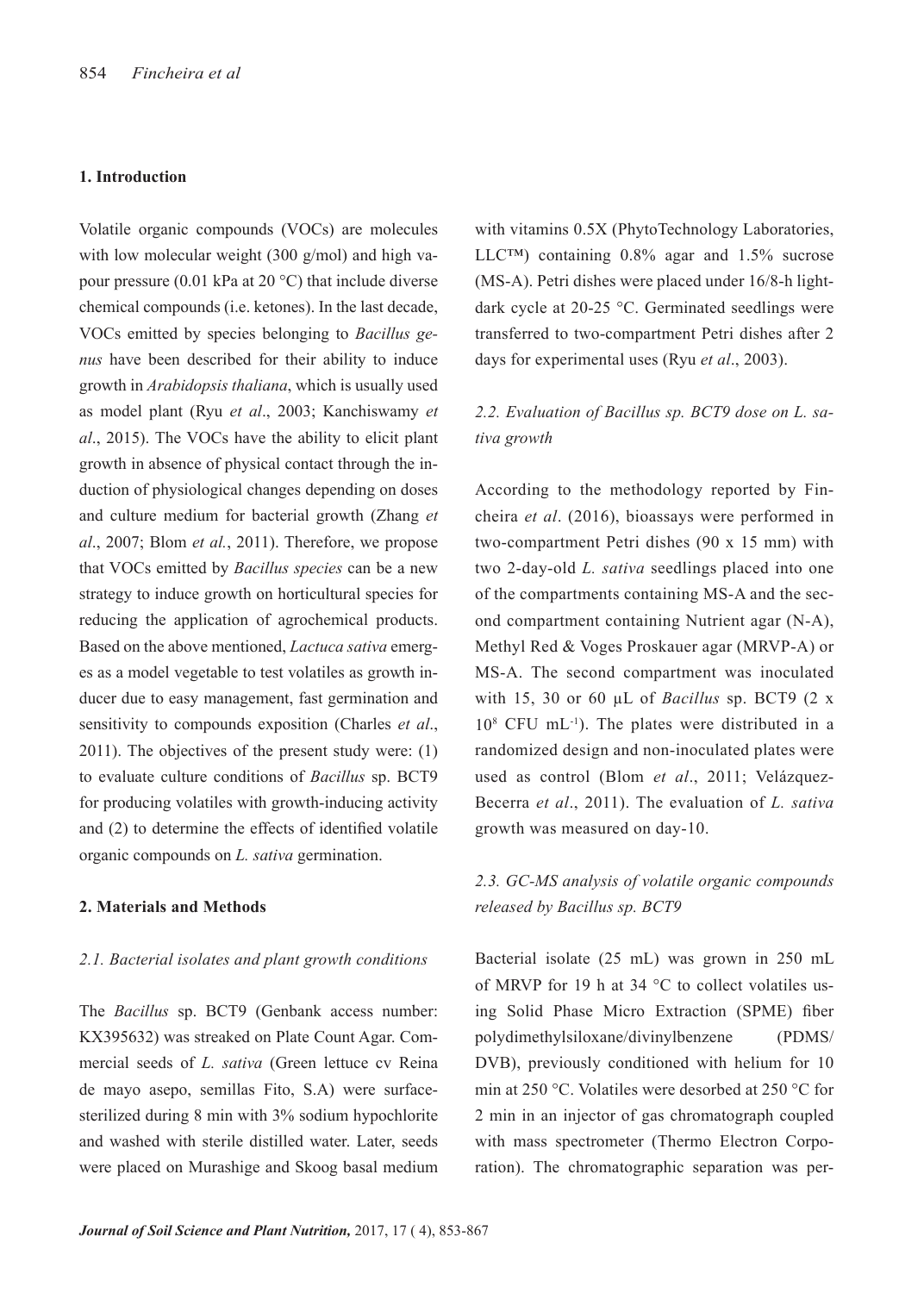formed by DB-1 column using helium flow (1.0 mL min-1). Mass spectra were acquired from 35 to 500 a.m.u applying an electronic imput of 70 eV .The VOCs were identified by comparing Kovats indices (KIs) with the corresponding commercial standards by injecting an alkane series (C9–C26) (Tampe *et al.*, 2016).

#### *2.4. Germination toxicity assays*

The disinfected seeds  $(n=15)$  were placed on the surface of MS-A in one of the side of two-compartment Petri dishes and exposed to different doses (1,000  $\mu$ g, 1  $\mu$ g and 0.01  $\mu$ g) of identified volatile organic compounds placed in the other compartment during germination stage. Three plates were used to test each combination (compound x concentration). Root elongation (RE) (RE=Elongation<sub>sample</sub>- Elonga- $\text{tion}_{\text{control}}$  Elongation<sub>control</sub>) and seed germination (SG) (SG =Germination<sub>sample</sub>- Germination<sub>control</sub>/ Germina $tion_{control}$ ) were evaluated as toxicity parameters. The indices are designed with values in a range from -1 (maximum phytotoxicity) to >0. The toxicity effect was evaluated after 120 h according to the following scale: (1) 0 to  $-0.25$  = low toxicity, (2)  $-0.25$  to  $-0.5$ = moderate toxicity, (3)  $-0.5$  to  $-0.75$ = high toxicity and  $(4)$  -0.75 to -1= very high toxicity. A value more than zero indicate growth stimulation (Bagur-González *et al.*, 2010).

#### *2.5. Statistical analysis*

The growth parameters were analyzed by Statistix v10. The diferent results from the VOCs treatments on *L. sativa* growth parameters were analyzed using analysis of variance (ANOVA) and LSD test (P  $\leq 0.05$ ).

### **3. Results**

*3.1. The effects of different culture conditions on Bacillus sp. BCT9 to release VOCs as growth modulator on L. sativa* 

Figure 1 shows that seedlings exhibits 24, 54, 51 and 190% increase in root length, dry weight, shoot length and number of lateral roots, respectively, when BCT9  $(30 \mu L)$  was grown in N-A.

Nevertheless, the exposition of seedlings to BCT9 VOCs (60 µL) grown in MRVP-A shows increased root length (80%) (Figure 1a). *L. sativa* seedlings showed a 98 and 58% increase in dry weight and shoot length, respectively (Figure 1b,d). In addition, dry weight and number of lateral roots increased 127 and 95%, respectively when BCT9 (60 µL) was cultivated in MS-A (Figure 1b). Furthermore, the number of lateral roots increased more than 6-fold compared with the control (Figure 1c). For the next experiments the MRVP medium was chosen to identify VOCs emitted by BCT9 due to its highest capacity to elicit an increase of root length.

# *3.2. The effect of VOCs release by BCT9 on seeds germination of L. sativa.*

The identified compounds released from BCT9 grown in Methyl Red & Voges Proskauer were 3-hydroxy-2-butanone, 2,3-butanediol, 2-nonanone, 2-undecanone, 2-tridecanone and 2-pentadecanone. The VOCs showed a low toxicity on *L. sativa*, according to indices from  $-0.27$  to 0, only 2-nonanone at 1000  $\mu$ g presented toxicity. Ketone compounds increased both RE and SG in at least one applied concentration. Finally, it noteworthy that 2-nonanone  $(0.1 \mu g)$ , 2-undecanone (1  $\mu$ g) and 2-tridecanone (0.01 and 1  $\mu$ g) stimulated the growth on *L. sativa* at germination stage (Table 1).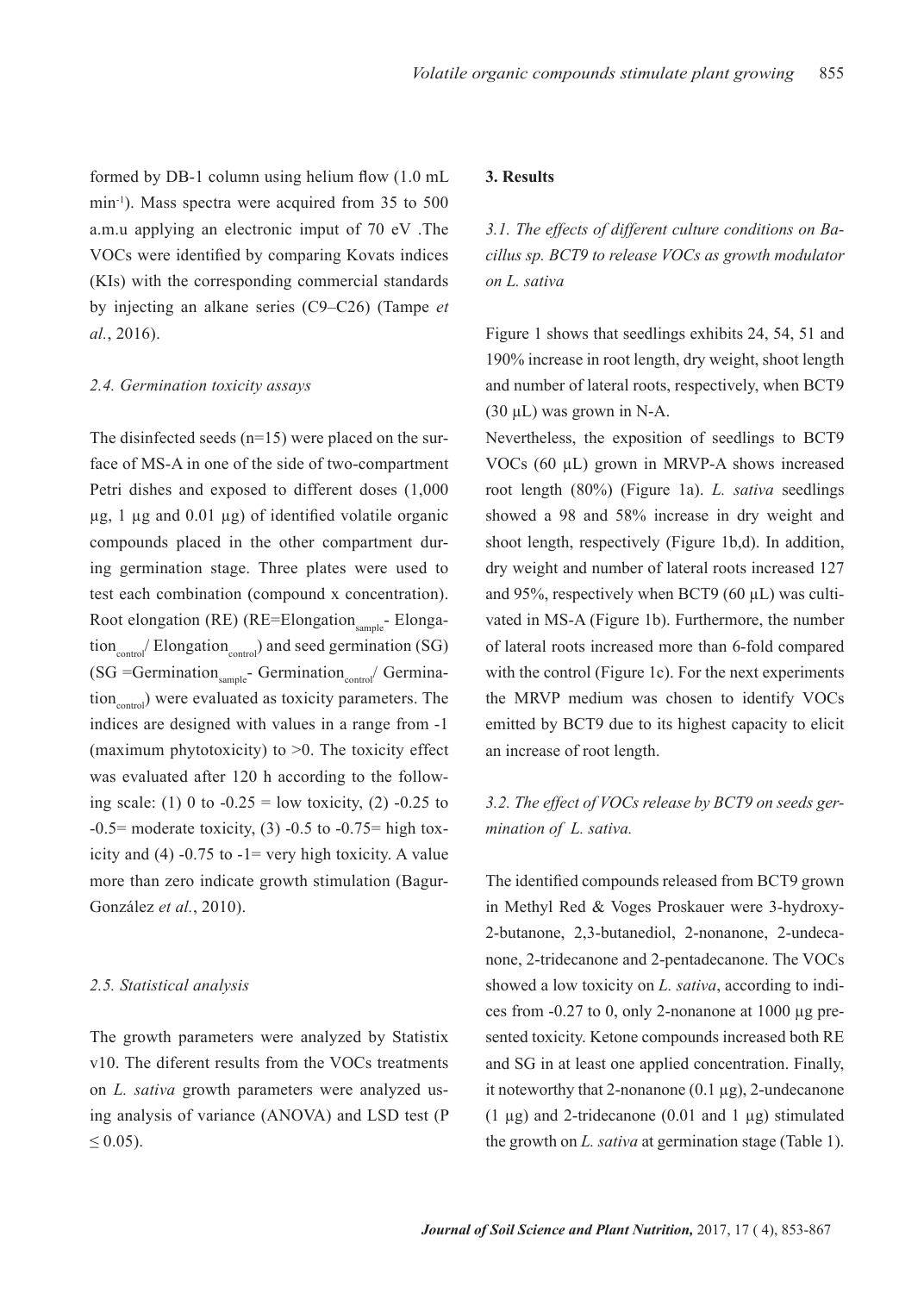

**Figure 1.** Effects of different doses of *Bacillus* sp. BCT9 on the emission of volatile organic compounds on growth modulation of *Lactuca sativa*. The growth parameters evaluated were (a) root length, (b) dry weight, (c) number of lateral root and (d) shoot length. N-A= Nutrient agar; MRVP-A = Methyl Red & Voges Proskauer agar;  $MS-A =$  Murashige & Skoog agar. Bars represent the standard error. Letters indicate means that differ significantly according to ANOVA (LSD test) for each culture medium ( $P < 0.05$ ) ( $N = 15-20$ ).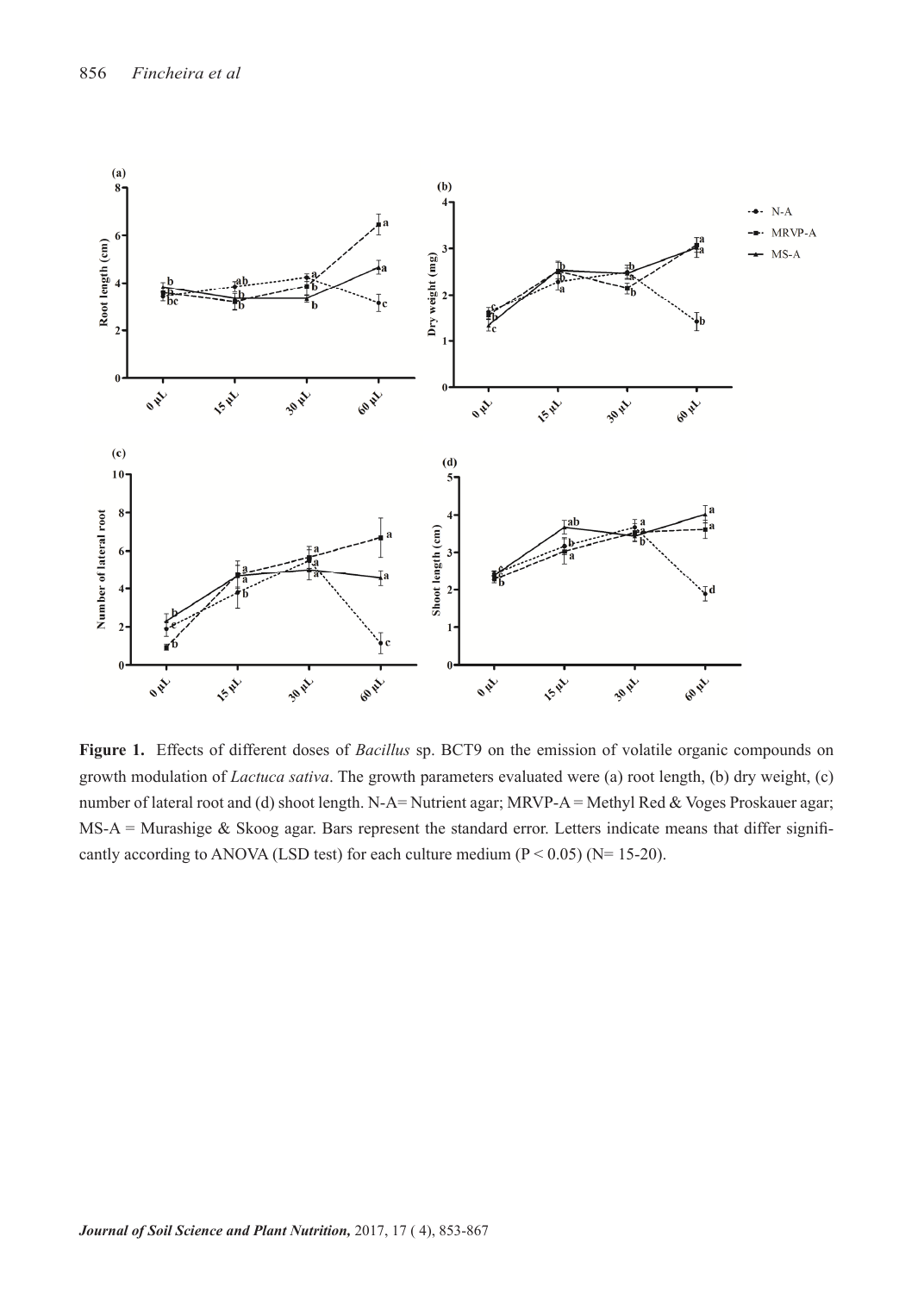**Table 1.** Identified volatile organic compounds released from *Bacillus* sp. BCT9 cultivated in MRVP medium and their effects on germination (RT = retention time, RL= root length, Germ= germinated seeds, RE=root elongation, SG= seed germination). Letters indicate means that differ significantly according to ANOVA (LSD test) ( $N=3$ ).

| Compound             | $RT$ (min) | Doses $(\mu g)$ | RE(cm)                         | Germ $(\% )$ | RE      | SG               |
|----------------------|------------|-----------------|--------------------------------|--------------|---------|------------------|
| 3-Hydroxy-2-butanone | 3.9        | 1000            | $0.46 \pm 0.17$ ef             | 97           | $-0.16$ | $-0.01$          |
|                      |            | 1               | $0.49 \pm 0.16$ ef             | 90           | $-0.10$ | $-0.08$          |
|                      |            | 0.01            | $0.48 \pm 0.16$ ef             | 97           | $-0.12$ | $-0.01$          |
| 2,3-Butanediol       | 5.1        | 1000            | $0.44 \pm 0.14$ <sup>f</sup>   | 95           | $-0.2$  | $-0.03$          |
|                      |            | $\mathbf 1$     | $0.46 \pm 0.15$ ef             | 97           | $-0.16$ | $-0.01$          |
|                      |            | 0.01            | $0.50 \pm 0.16$ def            | 98           | $-0.09$ | $\mathbf{0}$     |
| 2-Nonanone           | 13.0       | 1000            | $0.40 \pm 0.15$ <sup>f</sup>   | 23           | $-0.27$ | $-0.76$          |
|                      |            | $\mathbf 1$     | $0.59 \pm 0.23$ bc             | 95           | 0.07    | $-0.03$          |
|                      |            | 0.01            | $0.57 \pm 0.19$ bcd            | 98           | 0.03    | $\boldsymbol{0}$ |
| 2-Undecanone         | 18.7       | 1000            | $0.61 \pm 0.19^{b}$            | 87           | 0.10    | $-0.11$          |
|                      |            | 1               | $0.69 \pm 0.24$ <sup>a</sup>   | 98           | 0.25    | $\mathbf{0}$     |
|                      |            | 0.01            | $0.53 \pm 0.18$ <sup>cde</sup> | 80           | $-0.03$ | $-0.18$          |
| 2-Tridecanone        | 23.9       | 1000            | $0.63 \pm 0.23$ <sup>ab</sup>  | 90           | 0.14    | $-0.08$          |
|                      |            | $\mathbf 1$     | $0.60 \pm 0.17$ bc             | 98           | 0.09    | $\mathbf{0}$     |
|                      |            | 0.01            | $0.59 \pm 0.18$ <sup>bc</sup>  | 98           | 0.07    | $\boldsymbol{0}$ |
| 2-Pentadecanone      | 28.6       | 1000            | $0.48 \pm 0.22$ ef             | 98           | $-0.12$ | $\Omega$         |
|                      |            | $\mathbf 1$     | $0.43 \pm 0.16$ <sup>f</sup>   | 83           | $-0.21$ | $-0.15$          |
|                      |            | 0.01            | $0.62 \pm 0.20$ <sup>ab</sup>  | 93           | 0.12    | $-0.05$          |

#### **4. Discussion**

Bacterial species have been intensively studied for their ability to increase plant growth by emission of non-volatile compounds, but recent studies have discussed strongly the relevant ecological role of volatiles by their ability to induce growth without physical contact (Casarrubia *et al*., 2016; Tyc *et al*., 2016). In the last decade, Ryu *et al*. (2003) reported that VOCs emitted by *Bacillus subtilis* G03 can elicit growth in *A. thaliana* through the activation of physiological pathways. Nevertheless, culture conditions for bacterial growth have an essential role for the emission of volatiles such as inoculums quantity and culture medium composition (Blom *et al*., 2011; Velázquez-Becerra *et al*., 2011). In this study, different culture conditions of *Bacillus* sp. BCT9 were evaluated for producing VOCs as growth modulators on *L. sativa*. The VOCs produced by BCT9 elicited *L. sativa* growth depending strongly on inoculated doses,

in agree with the reports by Velázquez-Becerra *et al*. (2011) and Blom *et al*. (2011), who indicated that low doses of inoculums elicit growth, and high doses can induce phytotoxicity in seedlings. Recently, the *Bacillus* genus was studied by Asari *et al*. (2016), who showed that VOCs released by different strains (Coded as UCMB5033, UCMB5036, UCMB5113 and FZB42) induced a significant increase on dry weight of *A. thaliana* (phyllosphere) when the strains grow in Luria Broth Agar (LB-A), minimal medium (M9) or Trypticase Soy Agar, indicating that doses of *Bacillus amyloliquefaciens* UCMB5113 from 20 to 100 µL inoculated in MS-A increased dry weight (phyllosphere). Besides, Blom *et al*. (2011) reported that *Burkholderia pyrrocinia* Bcc171 increased dry weight on *A. thaliana* when grown in LB-A and MRVP-A, reaching the best yield with 10 µL of applied inoculums. Furthermore, *Medicago sativa* - *Arthrobacter agilis* UMCV2 interaction was studied by Velázquez-Becerra *et al*. (2011), who reported a dose-dependence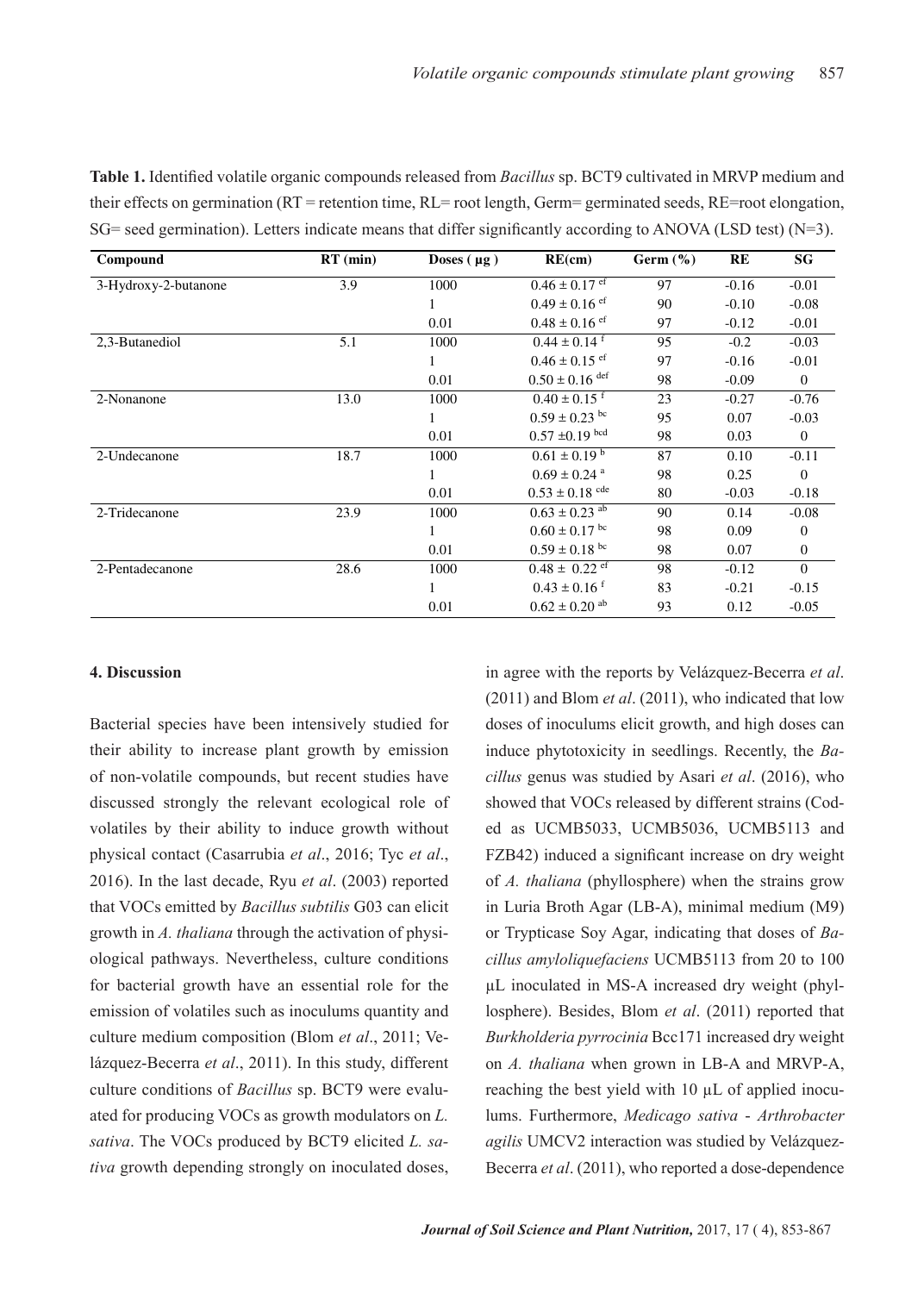response of *M. sativa* exposed to VOCs release by *A. agilis* UMCV2, reaching the best increase on root length, root density, stem length and fresh weight with 50 µL of inoculum grown in N-A compared with doses from 100 to 500 µL. The studies described above suggest that low inoculums amount (range from 10 to 50 µL) have a great effect to induce growth. The mentioned studies demonstrated the strong effect of dose dependence of bacterial inoculum (independent of the involved bacterial genus). In this study, it was shown that VOCs released by BCT9 have a relevant role to elicit the root growth, coinciding with the reported by Gutiérrez-Luna *et al.* (2010) and Meldau *et al*. (2013), who showed the importance of VOCs released by *Bacillus* to elicit primary root length, lateral root number and lateral root length. The root development is essential to absorb nutrients and water from substrate; so many studies have focused on these parameters (Salazar-henao *et al*., 2016). Until now, mycorrhiza associations have been studied intensively for decades by its role to tolerate biotic and abiotic stress, plant productivity, nutrients acquisition and plant productivity (Van der Heijden *et al*., 2015). Specifically, a recent study performed by Durán *et al*. (2016) showed that the symbiotic interaction that involve arbuscular mycorrhizal fungi (*Rhizophagus intraradices*) applied together with *Bacillus* sp., *Klebsiella* sp. or *Acinetobacter* sp. in *L. sativa* can increase photosynthetic pigments and antioxidant enzyme levels under drought stress. In this study, the evaluation of physiological effects under stress was not performed, but action mechanisms associated to VOCs emitted by *Bacillus*  have shown their ability to modulate essential nutrients concentration, hormonal balance, metabolisms and sugar concentrations after 48 h of exposition (Zhang *et al.*, 2007). Therefore, VOCs can modulate diverse cellular target after short time of exposure with similar effects compared with symbiotic interaction, but this new mechanisms represents an ecological advantage because it can activate its target at long distance. The BCT9 grown in MRVP, showed a high ability to induce *L. sativa* growth, so this medium was selected to identify VOCs. The VOCs released are derived from two metabolic pathways: piruvate fermentation (3-hydroxy-2-butanone and 2,3-butanediol) and fatty acid cycle (2-nonanone, 2-undecanone, 2-tridecanone and 2-pentadecanone). Respect to germination assays, the results indicated that both indices showed a sensitivity to evaluate VOCs phytotoxicity and compounds showed a low toxicity on *L. sativa* during germination stage. Remarkably, the results indicated that 2-nonanone, 2-undecanone and 2-tridecanone had the ability to stimulate seed germination, suggesting their important influence in this stage, but more studies should be performed. This research shows the importance of culture conditions to prospect non-toxic VOCs as growth inducers in horticultural species to study VOCs as a new strategy to reduce agrochemical application.

### **5. Conclusions**

VOCs released by *Bacillus* sp. BCT9 act as growth inducer agents at shoot and root level on *L. sativa*, obtaining the best yield with exposition to VOCs released in a range from 30 to 60 µL of inoculums depending on culture conditions. In addition, the results suggest that VOCs have low toxicity effect on seeds and ketone compounds have stimulating effect on germination stage.

#### **Acknowledgements**

The authors thank CONICYT scholarship (21120145) and project Fondecyt (1141245) for their support in this work. Likewise, we also thank Dr. Maribel Parada for her kind help facilitating bacterial strains. Supported (partially) by Dirección de Investigación, Universidad de La Frontera.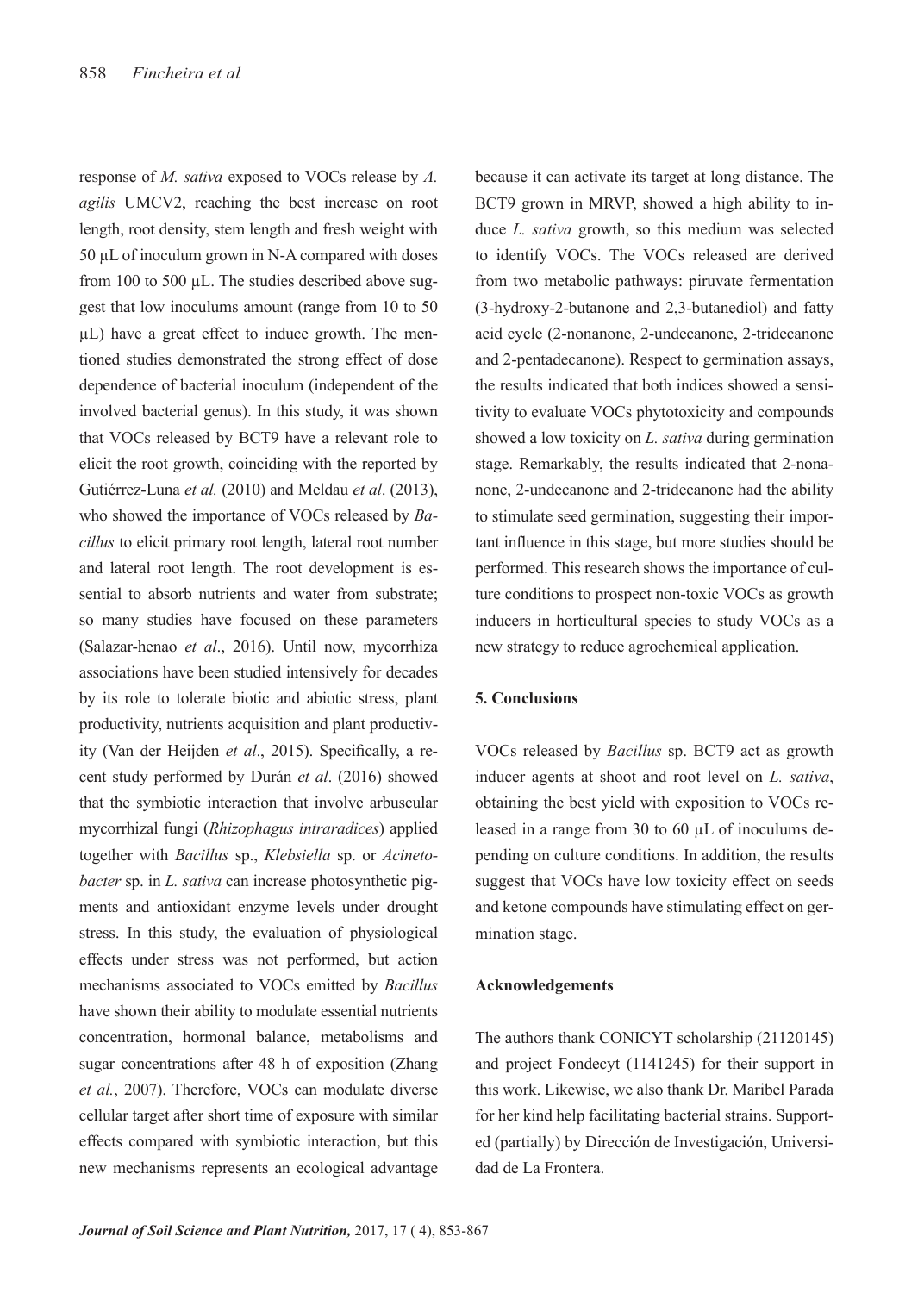## **References**

- Asari, S., Matzén, S., Agerlin Petersen, M., Bejai, S., Meijer, J. 2016. Multiple effects of *Bacillus amyloliquefaciens* volatile compounds: plant growth promotion and growth inhibition of phytopathogens. Fems Microbiol. Ecol. 92: 6.
- Bagur-González, M., Estepa-Molina, C., Martín-Peinado, F., Morales-Ruano, S. 2010. Toxicity assessment using *Lactuca sativa* L. bioassays of the metal(loid)s As, Cu, Mn, Pb and Zn in solublein-water satured soil extracts from an abandoned mining site. J. Soils Sediments. 11, 281-289.
- Blom, D., Fabbri, C., Connor, E., Schiestl, F., Klauser, D., Boller, T. ., Eberl, L., Weisskopf L. 2011. Production of plant growth modulating volatiles is widespread among rhizosphere bacteria and strongly depends on culture conditions. Environ. Microbiol. 13, 3047- 3058.
- Casarrubia, S., Sapienza, S., Fritz, H., Daghino, S., Rosenkranz, M., Schnitzler, J., Martin, F., Perotto, S., Martino, E. 2016. Ecologically different fungi affect *Arabidopsis* development: Contribution of soluble and volatile compounds. Plos One. 11, e0168236.
- Charles, J., Sancey, B., Morin-Crini, N., Badot, P., Degiorgi, F., Trunfio, G, Crini, G. 2011. Evaluation of the phytotoxicity of polycontaminated industrial effluents using the lettuce plant (*Lactuca sativa*) as a bioindicator. Ecotoxicol. Environ. Saf. 74, 2057–2064.
- Durán, P., Acuña, J.J., Armada, E., López-Castillo, O.M., Cornejo, P., Mora, M.L., R, Azcón. 2016. Inoculation with selenobacteria and arbuscular mycorrhizal fungi to enhance selenium content in lettuce plants and improve tolerance against drought stress. J. Soil Sci. Plant Nutr. 16, 201- 225.
- Fincheira, P., Venthur, H., Mutis, A., Parada, M., Quiroz, A. 2016. Growth promotion of *Lactuca sativa* in response to volatile organic compounds emitted from diverse bacterial species. Microbiol. Res. 193, 39-47.
- Gutiérrez-Luna, F., López, J., Altamirano, J., Valencia, E., Reyes de la Cruz, H., Macías, L. 2010. Plant growth- promoting rhizobacteria modulate root- system architecture in *Arabidopsis thaliana*  through volatile organic compound emission. Symbiosis. 51, 75- 83.
- Kanchiswamy, C., Malnoy, M., Maffei, M. 2015. Bioprospecting bacterial and fungal volatiles for sustainable agriculture. Trends Plant Sci. 20, 206- 211.
- Meldau, D., Meldau, S., Hoang, L., Underberg, S., Wünsche, H., Baldwin, I. 2013. Dimethyl disulfide produced by the naturally associated bacterium *Bacillus* sp B55 promotes *Nicotiana attenuata*  growth by enhancing sulfur nutrition. Plant Cell. 25, 2731-2747.
- Ryu, C., Farag, M., Hu, C., Reddy, M., Wei, H., Paré, P., Kloepper, J. 2003. Bacterial volatiles promote growth in *Arabidopsis*. Proc. Natl. Acad. Sci. U.S.A. 100, 4927- 4932.
- Salazar-Henao, J., Vélez- Bermúdez, I., Schmidt, W. 2016. The regulation and plasticity of root hair patterning and morphogenesis. Development. 143, 1848-1858.
- Tampe, J., Parra, L., Huaiquil, K., Quiroz, A. 2016. Potential repellent activity of the essential oil o*f Ruta chalepensis* (linnaeus) from Chile against *Aegorhinus superciliosus* (guérin) (Coleoptera: Curculionidae). J. Soil Sci. Plant Nutr. 16, 48-59.
- Tyc, O., Song, C., Dickschat, J.S., Vos, M., Garbeva, P. 2016. The ecological role of volatile and soluble secondary metabolites produced by soil bacteria. Trends Microbiol. 25, 280-292.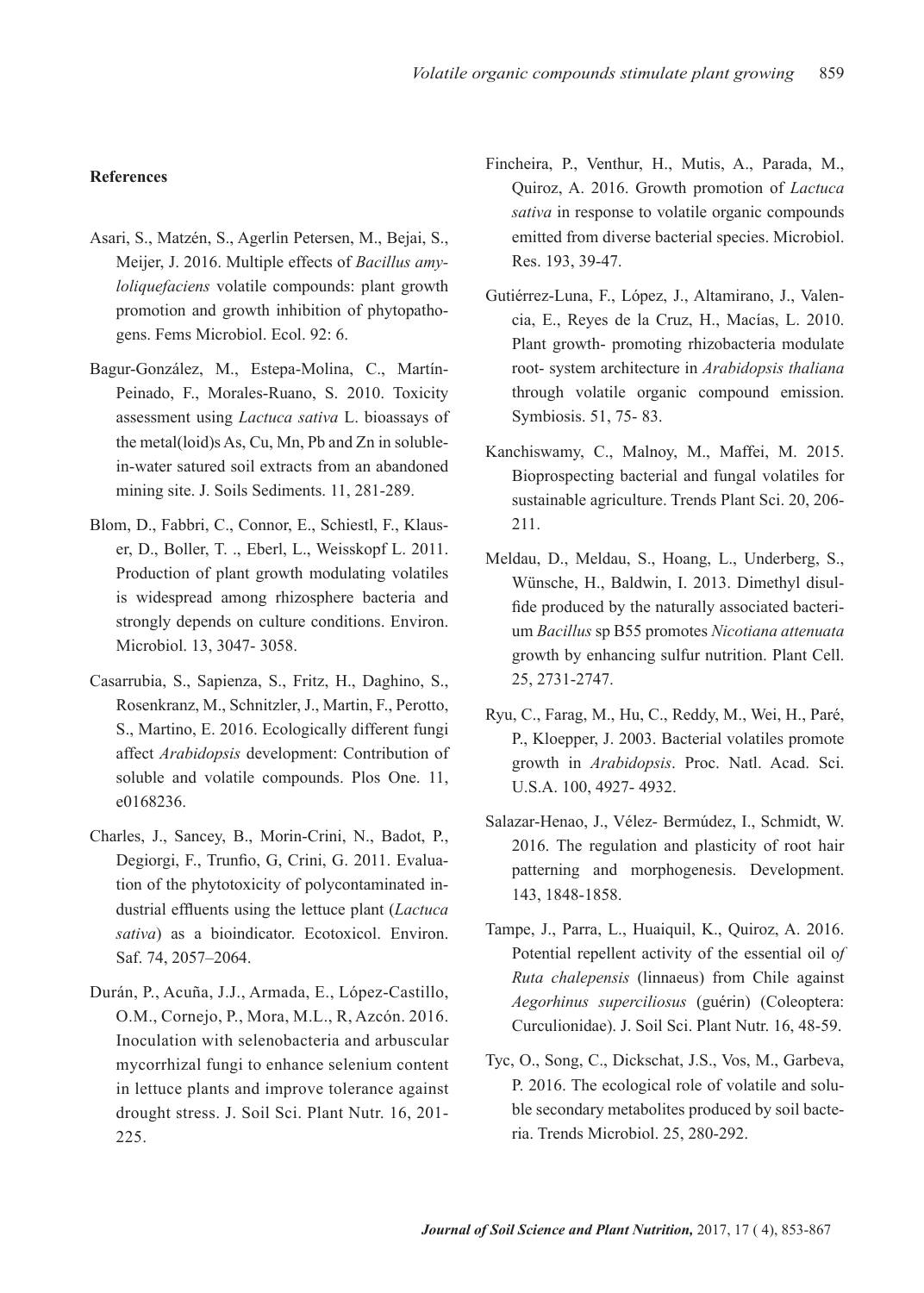- Van der Heijden, M.G., Martin, F.M., Selosse, M.A., Sanders, I.R. 2015. Mycorrhizal ecology and evolution: the past, the present, and the future. New Phytol. 205, 1406–1423.
- Velázquez-Becerra, C., Macías, L., Bucio, J., Altamirano, J., Flores, I., Valencia, E. 2011. A volatile organic compound analysis from *Arthrobacter agilis* identifies dimethylhexadecylamine, an aminocontaining lipid modulating bacterial growth and *Medicago sativa* morphogenesis *in vitro*. Plant Soil. 339, 329- 340.
- Zhang, H., Kim, S., Krishnamachari, V., Payton, P., Sun, Y., Grimson, M., Farag, M., Ryu, C., Allen, R., Melo, I., Paré, P. 2007. Rhizobacterial volatile emissions regulate auxin homeostasis and cell expansion in *Arabidopsis*. Planta. 226, 839- 851.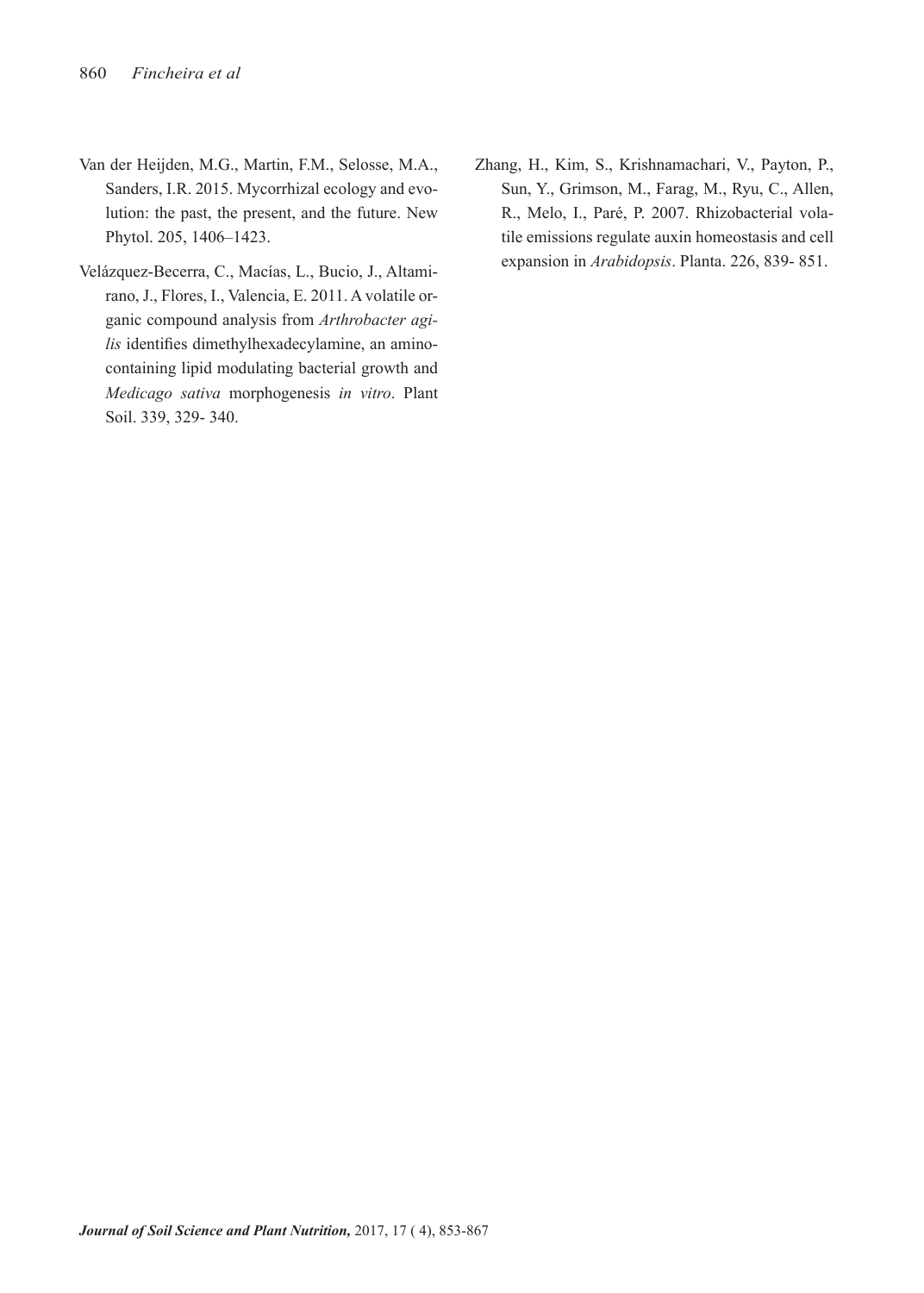# 861 *Fincheira et al Volatile organic compounds stimulate plant growing*